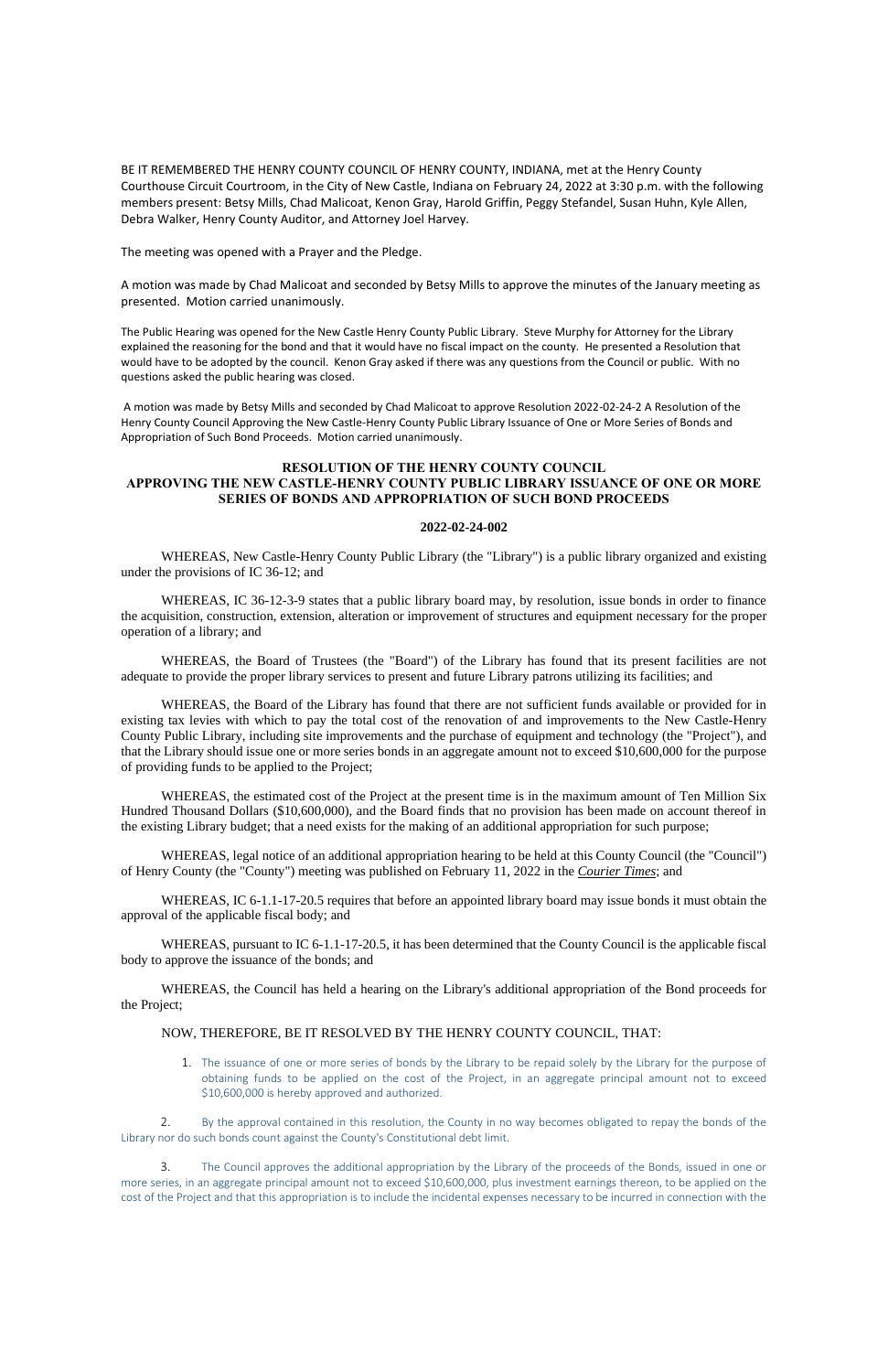Project and the issuance of the Bonds on account thereof and that said appropriations shall be in addition to all appropriations provided for in the existing Library budget and shall continue in effect until the completion of the Project.

ADOPTED AND PASSED THIS 24<sup>th</sup> DAY OF FEBRUARY, 2022, BY THE COUNTY COUNCIL OF THE COUNTY OF HENRY, INDIANA.

4. This Resolution shall be in full force and effect immediately upon its adoption.

# **HENRY COUNTY COUNCIL**

| <b>VOTING FOR</b> | <b>VOTING AGAINST</b> |
|-------------------|-----------------------|
|                   |                       |
|                   |                       |
|                   |                       |
|                   |                       |
|                   |                       |
|                   |                       |
|                   |                       |
|                   |                       |
|                   |                       |
|                   |                       |

ATTEST:

\_\_\_\_\_\_\_\_\_\_\_\_\_\_\_\_\_\_\_\_\_\_\_\_\_\_\_\_

Auditor

Corey Murphy gave an EDC update. He has a project he would like for the council to start thinking about it is call County and Community Destinations it is to identify county and community destinations to identify vehicular and bicycle destinations. He feels this would be helpful to both residents and visitors to the county.

Corey Murphy explained that the council needs to appoint a member to the Economic Development Commission. This is a body of three individuals and is recognized in statute as a body that review specific financing arrangements and in the case they would be looking at the Boars Head expansion project. The City of New Castle recommended Mike Broyles and County Commissioners appointed Josh Estelle and the previous County Council appointment was Cara Huffman. This board only meets when there is an issue such as this, they have only met three times in the last five years. The City, County Council makes a recommendation for this board and the County Commissioners appoints the board. Kenon Gray stated that after getting Corey's recommendation he received another name that would like to serve on the board. Kenon Gray also stated that the council must make a recommendation today. Susan Huhn said that she spoke with Rosalyn Ritchie and she lives in the northern part of the county and she would be happy to serve on this board.

Susan Huhn made a motion and seconded by Peggy Stefandel to appoint Roselyn Ritchie to the Economic Development Commission. Chad Malicoat stated that he cannot vote for Roselyn because he does not know anything about her. Betsy Mills is uncomfortable voting on this today, she is not familiar with Ms. Ritchie. Susan stated that if they do not take a motion today they will lose their opportunity to appoint someone to this board, as Cara will continue on the commission until she is replaced. The EDC will meet on March 17, 2022 at noon. Roll call vote: Kyle Allen – NO; Peggy Stefandel – Yes; Harold Griffin abstained; Betsy Mills – NO; Susan Huhn – Yes; Chad Malicoat – NO. Motion failed.

Betsy Mills asked that they invite both to the next meeting to hear from both of them. Joel Harvey stated that Cara Huffman will continue on the commission until she is replace.

Ordinance 2022-2 An Ordinance Establishing a Non-Reverting Cumulative eights & Measurers Fund. Susan Huhn asked since we have not had this in the past has the Commissioners set guidelines for the use of this fund. Joel Harvey stated there has been an ordinance in the past but it has not been enforced. Chad Malicoat asked if it going to be like other funds that have been established such as the Park fund that the council has oversight over during budget sessions or is it completely independent. Kenon stated that he has police authority and can charge the fees. Bobbi Plummer stated that it is a non-reverting fund that he will only be able to fund his department with such as a new vehicle. Susan Huhn asked if this is ok by the state. Kenon Gray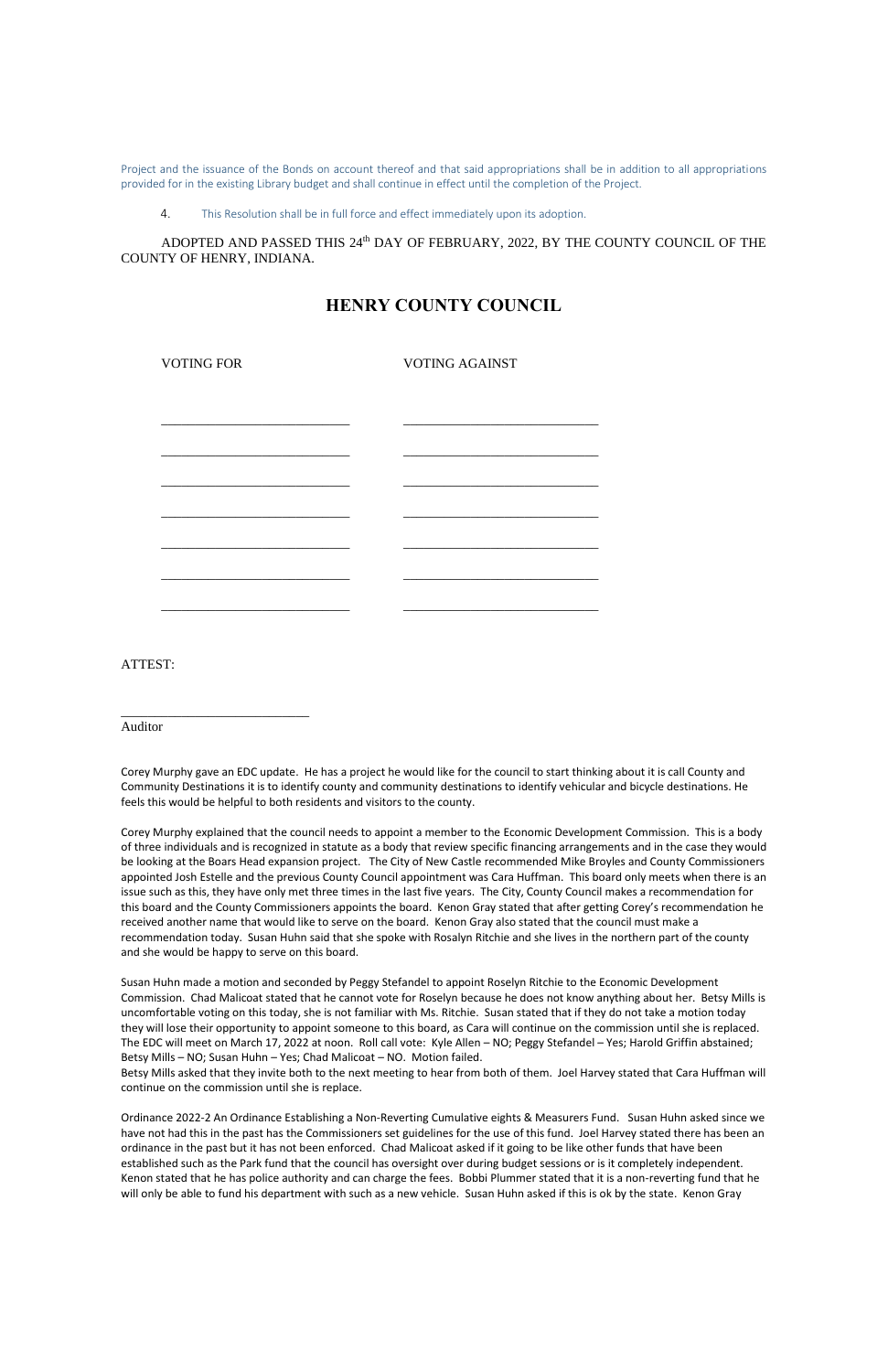#### **ORDINANCE NO.: 2022-2**

# AN ORDINANCE ESTABLISHING A NON-REVERTING CUMULATIVE WEIGHTS **AND MEASURES FUND**

WHEREAS, Henry County has enacted Chapter 111 Weights and Measures of the Henry County Code under which it establishes regulations on the operation of commercial scales, weights, measures, and other devices utilized in trade within Henry County, provides for a County Inspector to enforce its provisions and other applicable provisions of state law, establishes fines and penalties for non-compliance with its provisions, and provides for other fees for services of the inspector; and,

WHEREAS, a cumulative non-reverting fund should be established for the allocation of revenue received as a result of fines assessed and services performed by the County Inspector under Chapter 111.

NOW THEREFORE BE IT ORDAINED by the County Council of Henry County, Indiana:

1. A new cumulative non-reverting fund entitled Weights and Measures Fund ("Fund") is hereby created.

2. All revenue received as a result of fines imposed or assessed for violations of Chapter 111 of the Henry County Code, and all revenue received as a result of services performed by the County Inspector pursuant to Chapter 111 of the Henry County Code, shall be allocated to the Fund.

Revenue in the Fund shall be utilized solely to support the Henry County Weights  $3.$ and Measures Department, including without limitation, for the acquisition and repair of equipment and supplies.

**REPEALER:** All ordinances or parts of ordinances in conflict herewith are hereby repealed.

SEVERABILITY: Any provision herein contained which is found by a court of competent jurisdiction to be unlawful or which by operation of law is rendered invalid, shall be deemed omitted but the rest and remainder of this ordinance, to the extent feasible, shall remain in full force and effect.

EFFECTIVE DATE: This ordinance shall become effective upon adoption by the Henry County Council.

stated that he actually has the authority to arrest. Bobbi Plummer stated that he has no teeth right now as if he red tags a gas pump they just pull it off because he has no authority to do anything and with this ordinance he will be able to. Susan Huhn asked if state statue allowed this and he has the authority to use however he wants. Bobbi Plummer stated that yes they do approve this but has to be spent as stated in the ordinance. Chad Malicoat asked who was over the fund, Bobbi Plummer stated that since the Weights and Measurers was under the commissioners so they will be over the fund.

A motion was made by Susan Huhn and seconded by Betsy Mills to approve Ordinance 2022-2 an Ordinance Establishing a Non-Reverting Cumulative Weights & Measurers Fund. Motion carried unanimously.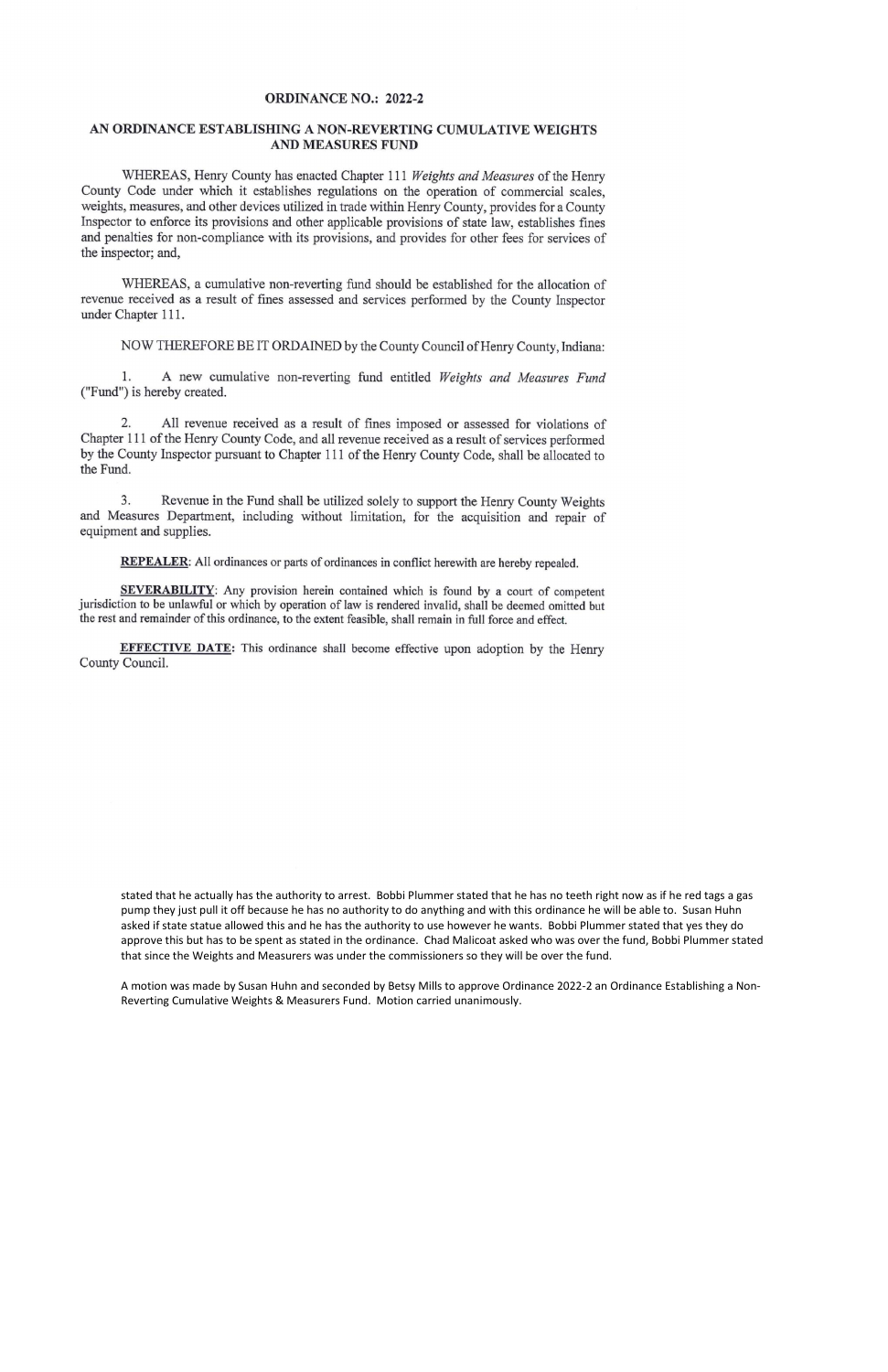ALL OF WHICH IS ORDAINED this  $\frac{\partial \psi}{\partial x}$  day of  $\overline{f}$   $\epsilon$  b  $\mu$   $\overline{\mu}$ , 2022.

HENRY COUNTY COUNCIL Harold R.

ATTEST:

Debra G. Walker, Henry County Auditor

 Ordinance for the Boars Head project was introduced. Corey Murphy gave each council member a time table of the project. The incentive recommendation is the same as the 2014 project. February 8, 2022 an information session was held. The county is not at any risk for the issuance of these bonds. If the taxpayer doesn't pay their taxes then the bond payment is not made and the county is not liable. No action is being asked of the council at this time. A vote will be done at the March 24, 2022 council meeting. The Economic Development Commission will meet on March 17, 2022 at noon to come up with their recommendation and the RDC will meet on March 24, 2022 to pledge the TIF to project bonds. Lisa Lee explained how the process will work and that this is an expansion of the 2014 Boars Head project. She also explained the ordinance.

Lisa Lee explained the bill going thought the senate that has language to change the bonding timeline for Food & Beverage monies.

A motion was made by Chad Malicoat and seconded by Betsy Mills to allow Baker Tilly to update the county borrowing power on the Food & Beverage monies. Motion carried unanimously.

Ordinance 2022-4 An Ordinance Authorizing the Expenditure of Coronavirus Local Fiscal Recovery Funds for Essential Pay was presented. Susan Huhn stated that she did not see the changes that came out of the last meeting. It is showing that the essential pay is still a maximum of \$600,000.00 she thought that it had been raised to \$750,000.00. Bobbi Plummer explained that the pay stayed at \$600,000.00 and the \$750,000.00 was for digitizing. Susan asked if the only changes to the pay was 911 employees received the higher amount and all other were increased to the \$1,750 and would the \$600,000.00 cover this. Bobbi Plummer explained that once department heads looked into the guidelines they did not have as many employees receiving the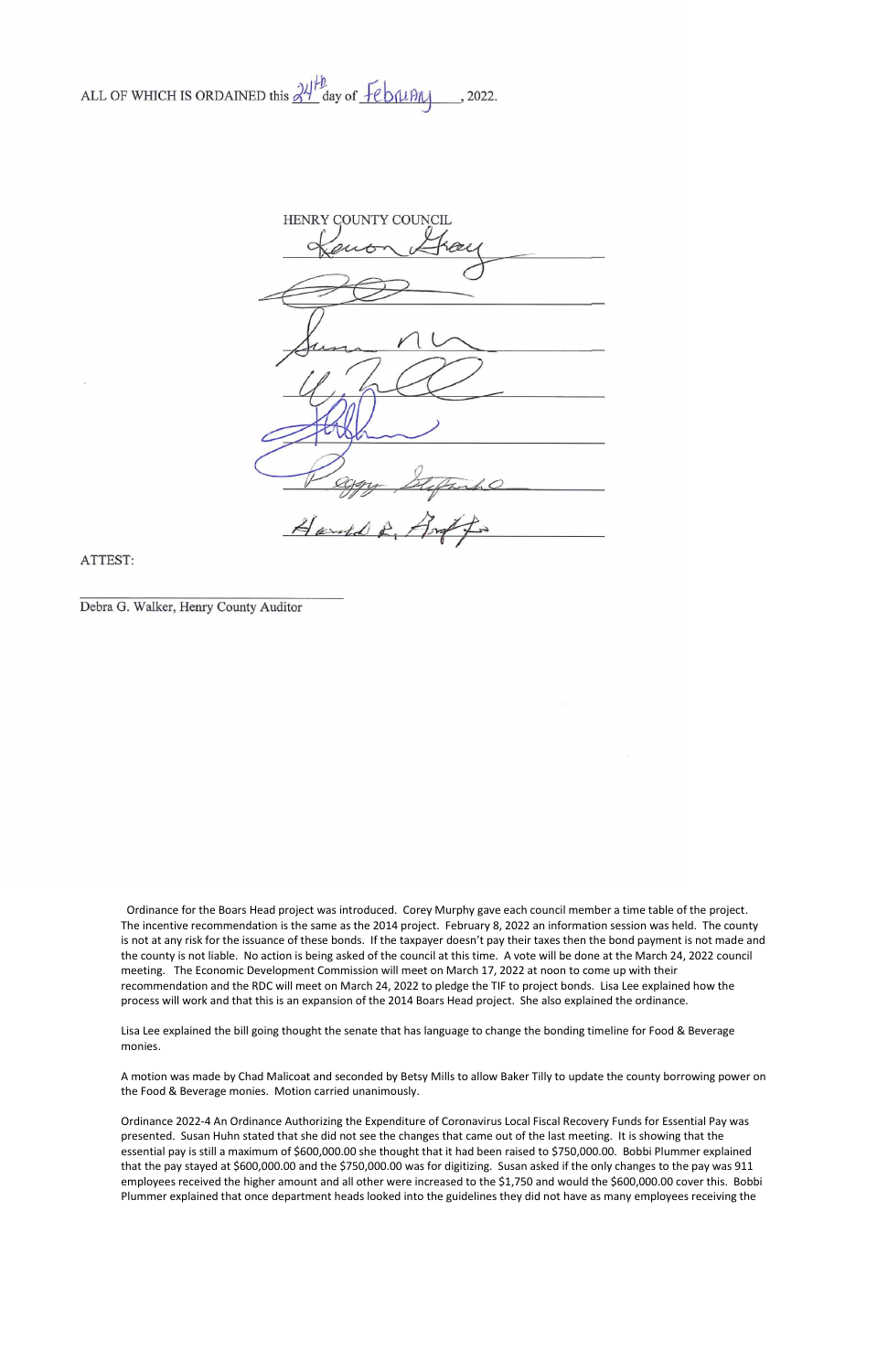pay as originally thought. Betsy Mills is concerned that there are employees who had to deal with the public who are not going to benefit from this, Bobbi Plummer explained that all employees except for part time were receiving. Betsy Mills feels there are employees who had to deal with the public on a daily basis who are not receiving the higher pay but it not fair to those employees. She is not blaming anyone who sits on the ARPA committee. Kenon Gray asked what changes have been made to this ordinance. Bobbi Plummer stated that \$170,000.00 for the HVAC System at the Justice Center, and that the 911 employees were increased to the POLE pay. Chad Malicoat feels that part time employees should receive this as well. Bobbi Plummer explained that according to the guide lines part time does not fall under it. Chad Malicoat explained that we can absorb the entire amount under loss revenue and then be able then give to part time. Bobbi Plummer explained that has not yet been done. Susan Huhn asked if we could cut all full time employees essential pay by 15% and earmark that money for part time. Bobbi Plummer explained that it would have to go back to the commissioners for the change.

A motion was made by Chad Malicoat and seconded by Betsy Mills to adopt Ordinance 2022-4 An Ordinance Authorizing the Expenditure of Coronavirus Local Fiscal Recovery Funds for Premium Pay. Motion carried 6/1, Susan Huhn voting NO.

## ORDIANANCE: 2022-4

# AN ORDINANCE AUTHORIZING THE EXPENDITURE OF CORONAVIRUS LOCAL FISCAL RECOVERY FUNDS FOR PREMIUM PAY

WHEREAS**,** the American Rescue Plan Act of 2021 ("ARP"), was enacted on March 11, 2021; and

WHEREAS, ARP, among other things, established a Coronavirus Local Fiscal Recovery Fund, which provides for the disbursement of revenue from the United States Treasury to local governmental units to assist local governmental units in remedying the negative fiscal impacts stemming from the COVID 19 Public Health Emergency; and

WHEREAS**,** the Coronavirus Local Fiscal Recovery Fund, established under 42 U.S.C. § 803, provides for distribution of revenue to counties; and

WHEREAS**,** revenue received from the Coronavirus Local Fiscal Recovery Fund may only be utilized for the specified purposes set forth in 42 U.S.C. § 803 (c); and

WHEREAS**,** one of the permitted uses of funds received is to "respond to workers performing essential work during the COVID 19 Public Health Emergency by providing premium pay to eligible workers of the ... county ....."; and

WHEREAS**,** Henry County, Indiana wishes to provide "premium pay" to a number of its employees who are "eligible workers," who performed "essential work" as those terms are defined in 42 U.S.C § 803; and

NOW THEREFORE, BE IT ORDAINED**,** by the Henry County Council, as follows:

1. Ordinance 2022-4 is repealed and superseded by this Ordinance.

2. Any current full- time employee of the County working in the Emergency Medical Service Department, Health Department, Sheriff's Department (categorized as Protective Occupations and Law Enforcement), E911 Department (categorized as Protective Occupations and Law Enforcement), Community Corrections (categorized as Protective Occupations and Law Enforcement) or in the Henry County Jail (categorized as Protective Occupations and Law Enforcement or Special Occupations), who worked at least one thousand two hundred fifty hours (1,250) hours between March 22, 2020, and December 31, 2020, shall receive a one- time payment of three hundred eighty- five (385) hours of premium pay at the rate of thirteen dollars (\$ 13.00) per hour, commencing with hours worked on March 22, 2020, and continuing thereafter until the employee is compensated, as described in this Ordinance, for the first three hundred eight five (385) hours worked after March 22, 2020.

3. Any other current employee of the County, who worked at least one thousand two hundred fifty (1,250) hours between March 22, 2020, and December 31, 2020, shall receive a one- time payment of one hundred and thirty

four and six tenths (134.6) hours of premium pay at the rate of thirteen dollars (\$13.00) per hour commencing with hours worked on March 22, 2020, and continuing thereafter until the employee is compensated, as described in this Ordinance, for the first one hundred thirty four and six tenths (134.6) hours worked after March 22, 2020.

4. The payment made to any employee of the Emergency Medical Service Department shall be reduced by the sum of seven hundred dollars (\$700) to account for additional compensation previously provided to such employees as a result of the Emergency Medical Service Department's receipt of an ARP Rural Payment.

5. The payment made to any employee who took a voluntary furlough during 2020 shall be prorated based upon the number of weeks the employee was furloughed during 2020.

6. For purposes of calculating the number of hours worked, pre-arranged, paid vacation days and time away from work due to illness caused from COVID-19 or being required to quarantine as a result of exposure to COVID-19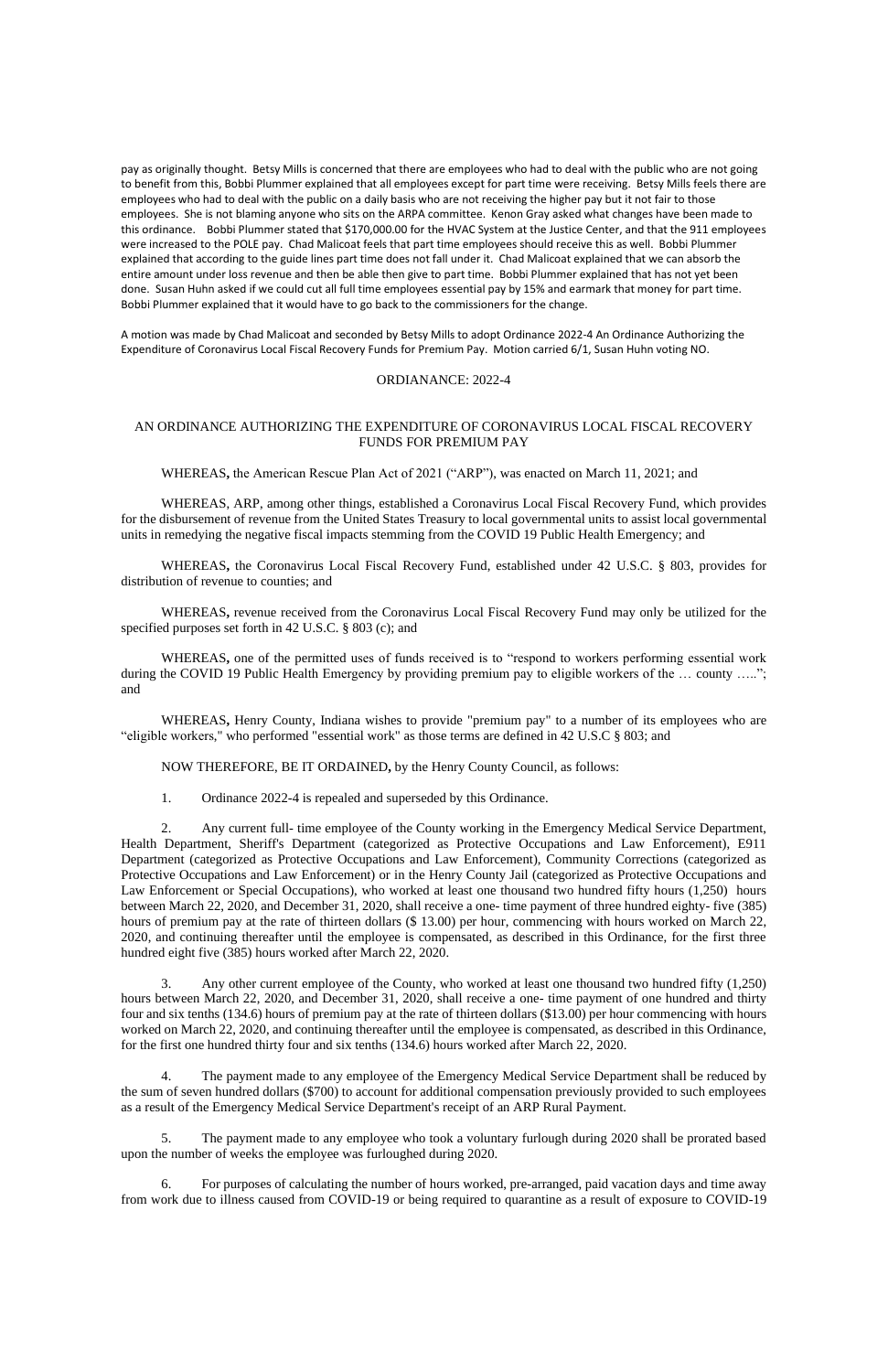shall be considered as hours worked, provided however, that time credited as hours worked under this paragraph shall not exceed a total of four (4) weeks of the employee's normal work schedule.

7. Elected officials, volunteers, part-time employees, and any employee who primarily worked remotely during the period of March 22, 2020 to December 31, 2020, shall not be eligible to receive premium pay.

9. The employees that are receiving premium pay pursuant to this Ordinance are determined to be "eligible workers" as that term is defined by 42 U.S. C.  $\S$  803 (g) (2).

8. The total amount of premium pay paid pursuant to this Ordinance shall not exceed the sum of six hundred thousand dollars (\$600,000.00). In the event the County Auditor determines that more than six hundred thousand dollars (\$600,000.00) is necessary to make the payments described in this Ordinance, premium pay shall not be made to any employee until such time as the Board of County Commissioners and County Council modify this Ordinance and the County's written plan for the expenditure of revenue received under 42 U.S.C.§ 803.

**SEVERABILITY:** Any provision herein contained which is found by a court of competent jurisdiction to be unlawful or which by operation of law shall be inapplicable, shall be deemed omitted but the rest and remainder of this ordinance, to the extent feasible, shall remain in full force and effect.

**EFFECTIVE DATE:** This Ordinance shall become effective immediately upon passage.

ALL OF WHICH IS ORDAINED this \_\_\_\_\_ day of \_\_\_\_\_\_\_\_\_\_\_\_\_\_\_\_\_\_, 2022.

10. The County Auditor and County Treasurer are hereby authorized to make payment to the "eligible workers" in the amounts described in this Ordinance in a lump sum (less any applicable withholdings).

PASSED this \_\_\_\_\_\_\_\_\_\_ day \_\_\_\_\_\_\_\_\_\_\_\_\_\_\_\_\_\_\_\_, 2022, by a vote of \_\_\_\_\_\_\_\_\_\_\_ (ayes) to \_\_\_\_\_\_\_\_\_\_

(nays).

COUNTY COUNCIL OF HENRY COUNTY, INDIANA

\_\_\_\_\_\_\_\_\_\_\_\_\_\_\_\_\_\_\_\_\_\_\_\_\_\_\_\_\_\_\_\_\_\_\_\_\_\_\_\_\_\_\_\_\_\_

President

\_\_\_\_\_\_\_\_\_\_\_\_\_\_\_\_\_\_\_\_\_\_\_\_\_\_\_\_\_\_\_\_\_\_\_\_\_\_\_\_\_\_\_\_\_\_

\_\_\_\_\_\_\_\_\_\_\_\_\_\_\_\_\_\_\_\_\_\_\_\_\_\_\_\_\_\_\_\_\_\_\_\_\_\_\_\_\_\_\_\_\_\_

\_\_\_\_\_\_\_\_\_\_\_\_\_\_\_\_\_\_\_\_\_\_\_\_\_\_\_\_\_\_\_\_\_\_\_\_\_\_\_\_\_\_\_\_\_\_

\_\_\_\_\_\_\_\_\_\_\_\_\_\_\_\_\_\_\_\_\_\_\_\_\_\_\_\_\_\_\_\_\_\_\_\_\_\_\_\_\_\_\_\_\_\_

\_\_\_\_\_\_\_\_\_\_\_\_\_\_\_\_\_\_\_\_\_\_\_\_\_\_\_\_\_\_\_\_\_\_\_\_\_\_\_\_\_\_\_\_\_\_

\_\_\_\_\_\_\_\_\_\_\_\_\_\_\_\_\_\_\_\_\_\_\_\_\_\_\_\_\_\_\_\_\_\_\_\_\_\_\_\_\_\_\_\_\_\_

ATTEST:

\_\_\_\_\_\_\_\_\_\_\_\_\_\_\_\_\_\_\_\_\_\_\_\_\_\_\_\_\_\_\_

Debra G. Walker, County Auditor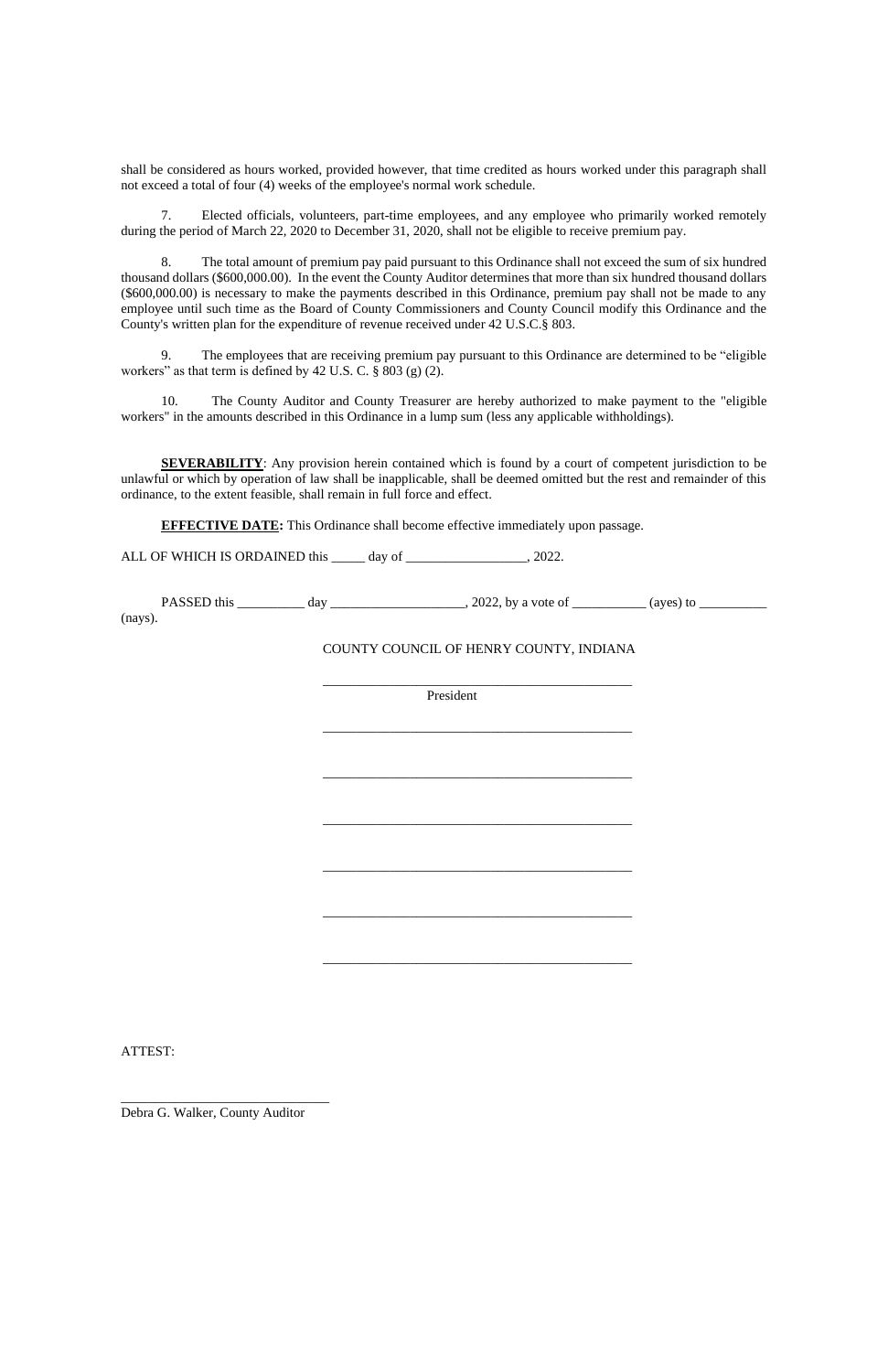A motion was made by Susan Huhn and seconded by Kyle Allen to approve Exhibit a Written Plan for Expenditure of Funds Received Through the Coronavirus Local Recovery Fund. Motion carried unanimously.

### **Exhibit A**

The sums received by Henry County, Indiana from the Coronavirus Local Fiscal Recovery Fund, shall be utilized for the following purposes:

1. \$ 1,000,000.00 to contribute to the cost of a new sanitary sewer line that will service the Henry County jail (42 U.S.C. § 803 (c) (1) (D)) (authorized in Resolution 2021-11-17-013);

2. Up to \$600,000.00 to provide premium pay to certain eligible employees of Henry County, subject to the terms of a salary ordinance adopted by the Henry County Council (

6. \$ 8,700.00 to obtain an assessment of the physical condition of certain buildings owned by Henry County for the purpose of determining any necessary modifications or repairs to the buildings, including repairs or modifications necessary to respond to the public health emergency with respect to COVID-19 (42 U.S.C. § 803 (c) (1) (A)).

3. \$ 10,000.00 as a hiring bonus for new employees accepting employment as jail officers at the Henry County Jail and Rehabilitation Center after such facility is opened (42 U.S.C. § 803 (c) (1) (A));

4. \$ 50,000.00 to retain an employee whose job duties will consist of selecting and writing grant applications on behalf of Henry County in part, to obtain additional funds for the purpose of addressing the negative effects of COVID-19 (42 U.S.C. § 803 (c) (1) (A));

5. \$ 400,000.00 to obtain one or more ambulances for use by the Henry County Emergency Medical Service (42 U.S.C. § 803 (c) (1) (A));

7. Up to \$170,000.00 for repairs and improvements to the HVAC and ventilation systems at the Henry County Justice Center (42 U.S.C.§ 803 (c) (1) (A));

8. Up to \$720,000.00 for digitizing records of the Board of Commissioners, County Council, County Auditor, and County Surveyor (42 U.S.C.§ 803 (c) (1) (A); (c) (1) (C))

A motion was made by Betsy Mills and seconded by Chad Malicoat to approve Ordinance 2022-5 An Ordinance Authorizing Transfer of Funds within the budget of the Henry County Recorder. Motion carried unanimously.

#### **ORDINANCE NO.: 2022- 005**

## **AN ORDINANCE AUTHORIZING THE TRANSFER OF FUNDS WITHIN THE BUDGET OF THE HENRY COUNTY RECORDER**

WHEREAS, the Henry County Recorder has requested that a sum be transferred from one budget classification to another budget classification within the 2022 budget of the Henry County Recorder's office; and

WHEREAS, in order to approve a transfer from one budget classification, the fiscal body must approve such transfer by ordinance.

NOW THEREFORE BE IT ORDAINED by the Common Council of Henry County, Indiana as follows:

1. The sum of \$2,756.88 is transferred from fund number 068100005 to fund number 1189.

2. The transfer set forth above is necessary.

3. The transfer does not require the expenditure of more money than the total amount set out in the 2022 budget for

the office of the Henry County Recorder.

**REPEALER**: All ordinances or parts of ordinances in conflict herewith are hereby repealed.

**SEVERABILITY**: Any provision herein contained which is found by a court of competent jurisdiction to be unlawful or which by operation of law is rendered invalid, shall be deemed omitted but the rest and remainder of this ordinance, to the extent feasible, shall remain in full force and effect.

**EFFECTIVE DATE:** This ordinance shall become effective upon adoption by the Henry County Council.

ALL OF WHICH IS ORDAINED this  $24<sup>th</sup>$  day of February, 2022.

HENRY COUNTY COUNCIL